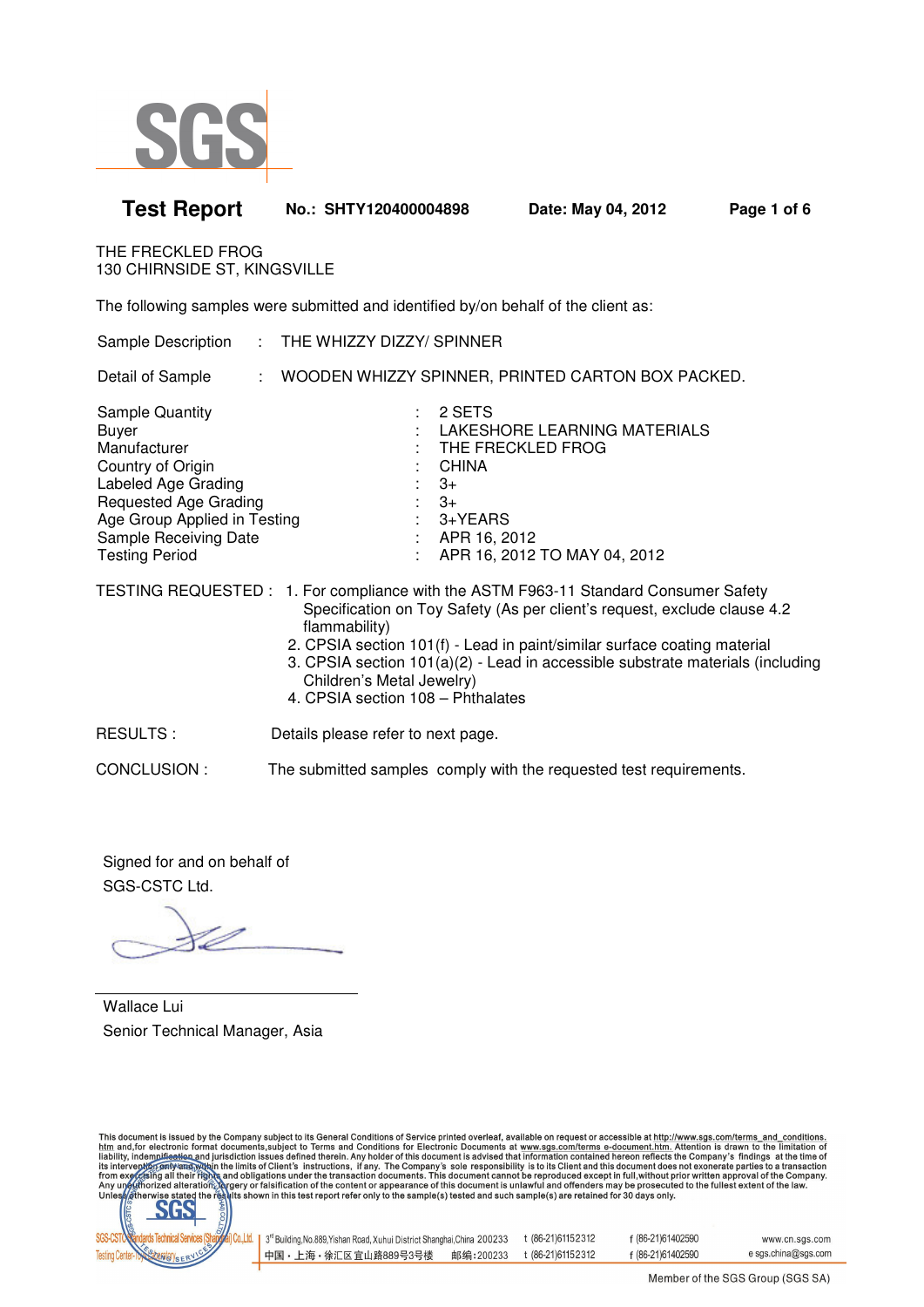

# **Test Report No.: SHTY120400004898 Date: May 04, 2012 Page 2 of 6**

Result Summary:

1.ASTM F963 – 11

### AS SPECIFIED IN ASTM F963-11 STANDARD CONSUMER SAFETY SPECIFICATION ON TOYS **SAFETY**

Clause Relevant to Sample.

| <b>Clause</b>  | <b>Description</b>                                                 | Result                |
|----------------|--------------------------------------------------------------------|-----------------------|
| $\overline{4}$ | <b>Safety Requirements</b>                                         |                       |
| 4.1            | Material Quality (Visual Examination)                              | <u>Pass</u>           |
| 4.2            | <b>Flammability Test</b>                                           | N/C                   |
| 4.3            | Toxicology                                                         |                       |
| 4.3.5          | <b>Heavy Elements</b>                                              |                       |
|                | 4.3.5.1– Heavy Elements in Paint/Similar Surface Coating Materials | Pass (See Note 1 & 3) |
|                | 4.3.5.2 - Heavy Metal in Substrate Materials                       | Pass (See Note 2 & 3) |
| 4.7            | Accessible Edges                                                   | Pass                  |
| 4.8            | Projections                                                        | <u>Pass</u>           |
| 4.8.1          | <b>Bath Toy Projections</b>                                        | <u>Pass</u>           |
| 4.9            | <b>Accessible Points</b>                                           | <u>Pass</u>           |
| 4.11           | <b>Nails and Fasteners</b>                                         | <u>Pass</u>           |
| 4.15           | Stability and Over-Load Requirements                               | <u>Pass</u>           |
| 4.18           | Holes, Clearance & Accessibility of Mechanisms                     | Pass                  |
| 5              | <b>Safety Labeling Requirements</b>                                |                       |
| 5.2            | Age Grading Labeling                                               | <b>Pass</b>           |
| $\overline{7}$ | <b>Producer's Markings</b>                                         |                       |
| 7.1            | Producer's Markings                                                | <b>Pass</b>           |
| 8              | Test Methods                                                       |                       |
| 8.5            | <b>Normal Use Testing</b>                                          | <u>Pass</u>           |
| 8.7            | <b>Impact Test</b>                                                 | <u>Pass</u>           |
| 8.8            | <b>Torque Test</b>                                                 | <u>Pass</u>           |
| 8.9            | <b>Tension Test</b>                                                | <u>Pass</u>           |
| 8.10           | <b>Compression Test</b>                                            | Pass                  |

#### Note 1:

## **American Society for Testing and Materials -ASTM F 963-11 - total Lead in paint and similar surface-coating materials**

 Test Method : With reference to CPSC Test Method: CPSC-CH-E1003-09.1, analysis was performed by ICP-OES.

| Test Item(s)    | <u>Limit</u> | Unit     | <u>MDL 015</u> |     |
|-----------------|--------------|----------|----------------|-----|
| Total Lead (Pb) | 90           | mg/kg 20 |                | ND. |

This document is issued by the Company subject to its General Conditions of Service printed overleaf, available on request or accessible at http://www.sgs.com/terms\_and\_conditions.<br>htm\_and,for electronic format documents,



| 3 <sup>rd</sup> Building, No.889, Yishan Road, Xuhui District Shanghai, China 200233 |           | t (86-21)61152312 | f (86-21)61402590 | www.cn.sgs.com      |
|--------------------------------------------------------------------------------------|-----------|-------------------|-------------------|---------------------|
| ┃中国・上海・徐汇区宜山路889号3号楼                                                                 | 邮编:200233 | t (86-21)61152312 | f (86-21)61402590 | e sgs.china@sgs.com |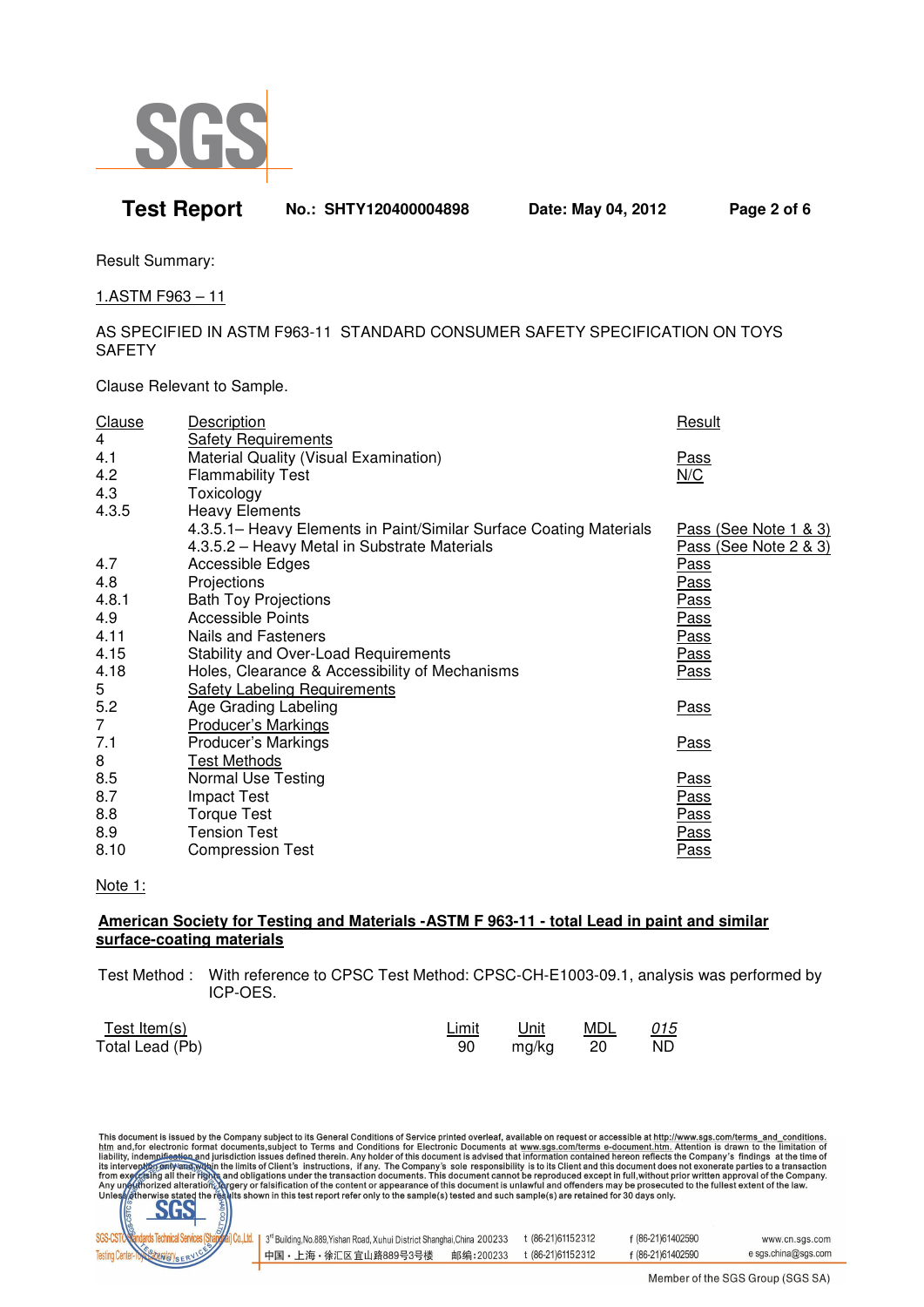

## **Test Report No.: SHTY120400004898 Date: May 04, 2012 Page 3 of 6**

Note 2:

### **American Society for Testing and Materials -ASTM F 963-11 - total Lead in Substrate Materials**

 Test Method : With reference to CPSC Test Method: CPSC-CH-E1002-08.1. Analysis was performed by ICP-OES.

| Test Item(s)    | <u>Limit</u> | <u>Unit</u> | <u>MDL</u> | 003 | <u>004</u> |
|-----------------|--------------|-------------|------------|-----|------------|
| Total Lead (Pb) | 100          | mg/kg       | $\sim$ 20  | ND. | ND.        |

Note 3 :

#### **American Society for Testing and Materials –ASTM F 963-11 – soluble heavy metal in Substrate Materials/paint and similar surface-coating materials**

 Test Method : Soluble Heavy Metal contents (Clause 4.3.5) - Sample was extracted by dilute hydrochloric acid in accordance with ASTM F 963-11(Clause 8.3), analysis was performed by ICP-OES.

| <u>Limit</u> | Unit  | <b>MDL</b> | 003       | <u>004</u> | 015       |
|--------------|-------|------------|-----------|------------|-----------|
| 90           | mg/kg | 5          | 8         | ND.        | ND        |
| 60           | ma/ka | 5          | <b>ND</b> | ND.        | <b>ND</b> |
| 25           | ma/ka | 2.5        | <b>ND</b> | <b>ND</b>  | <b>ND</b> |
| 1000         | ma/ka | 10         | ND        | <b>ND</b>  | 48        |
| 75           | ma/ka | 5          | <b>ND</b> | ND         | <b>ND</b> |
| 60           | mg/kg | 5          | <b>ND</b> | <b>ND</b>  | <b>ND</b> |
| 60           | mg/kg | 5          | <b>ND</b> | <b>ND</b>  | <b>ND</b> |
| 500          | mg/kg | 10         | <b>ND</b> | ND         | <b>ND</b> |
|              |       |            |           |            |           |

Notes :

 (1)Results shown are of the adjusted analytical results (2) Mass of trace amount of sample 015 is 37.2mg

Test Part Description :

| Specimen No. | <b>SGS Sample ID</b> | <b>Description</b>                                  |
|--------------|----------------------|-----------------------------------------------------|
|              | SHA12-054449.003     | Transparent soft plastic film with adhesive         |
|              | SHA12-054449.004     | White plastic (on small round plate)                |
| з            | SHA12-054449.015     | Orange coating(edge) (Receiving date: Apr.28, 2012) |

Remarks :

 $(1)$  1 mg/kg = 1 ppm = 0.0001% (2) MDL = Method Detection Limit (3)  $ND = Not Detection$  ( < MDL )

 $(4)$  "-" = Not Regulated

This document is issued by the Company subject to its General Conditions of Service printed overleaf, available on request or accessible at http://www.sgs.com/terms\_and\_conditions.<br>htm and, for electronic format documents,



| .   3 <sup>™</sup> Building, No.889, Yishan Road, Xuhui District Shanghai, China 200233 |           | t (86-21) 61152312 | f (86-21)61402590 | www.cn.sgs.com      |
|-----------------------------------------------------------------------------------------|-----------|--------------------|-------------------|---------------------|
| ┃中国・上海・徐汇区 宜山路889号3号楼                                                                   | 邮编:200233 | t (86-21)61152312  | f (86-21)61402590 | e sgs.china@sgs.com |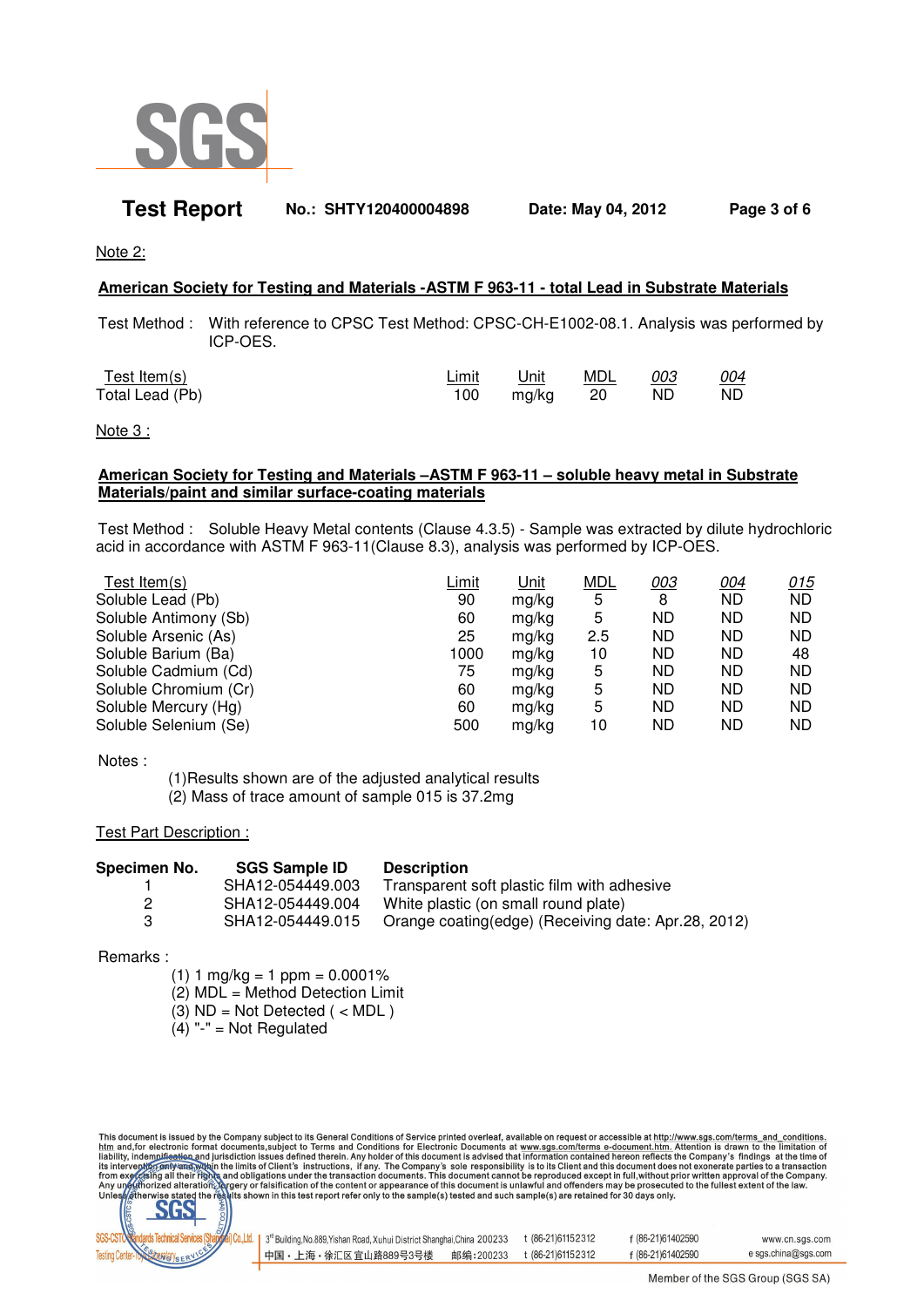

## **Test Report No.: SHTY120400004898 Date: May 04, 2012 Page 4 of 6**

#### **2.CPSIA section 101(f) - Lead in paint/similar surface coating material**

 Test Method : CPSC Test Method: CPSC-CH-E1003-09.1` Standard Operation Procedure for Determining Lead (Pb) in Paint and Other Similar Surface Coatings`

| Test Item(s)   | Limit | Unit | MDL   | 015<br>$\sim$ |
|----------------|-------|------|-------|---------------|
| Lead (Pb)      | 0.009 | %    | 0.002 | ND            |
| <b>Comment</b> |       |      |       | <b>PASS</b>   |

#### **3.CPSIA section 101(a)(2) - Lead in accessible substrate materials (including Children's Metal Jewelry)**

 Test Method : CPSC Test Method: CPSC-CH-E1001-08.1 `Standard Operating Procedure for DeterminingTotal Lead (Pb) in Children`s Metal Products (Including Children`s Metal Jewelry)`.

| Test Item $(s)$<br>Lead (Pb)<br><b>Comment</b> | Limit<br>0.01        | <u>Unit</u><br>%    | <b>MDL</b><br>0.002 | <u>005</u><br><b>ND</b><br><b>PASS</b> | 006<br><b>ND</b><br><b>PASS</b> | <u>007</u><br><b>ND</b><br><b>PASS</b> |
|------------------------------------------------|----------------------|---------------------|---------------------|----------------------------------------|---------------------------------|----------------------------------------|
| Test Item $(s)$<br>Lead (Pb)<br><b>Comment</b> | <u>Limit</u><br>0.01 | <u>Unit</u><br>$\%$ | <u>MDL</u><br>0.002 | <u>008</u><br><b>ND</b><br><b>PASS</b> | 009<br>ND<br><b>PASS</b>        | <u>010</u><br><b>ND</b><br><b>PASS</b> |
| Test Item(s)<br>Lead (Pb)<br><b>Comment</b>    | Limit<br>0.01        | <u>Unit</u><br>℅    | <b>MDL</b><br>0.002 | <u>011</u><br>ND<br><b>PASS</b>        |                                 |                                        |

Notes :

(1) Limit applies to a children's product manufactured after 14 August 2011 (Public Law 112-28 (HR 2715, 112th Congress) amending CPSIA)

 Test Method : CPSC Test Method: CPSC-CH-E1002-08.1 `Standard Operation Procedure for Determining Total Lead (Pb) in Non-Metal Children Product`

| Test Item(s)                | Limit | Unit | MDL   | 002               | 003        | <u>004</u>        |
|-----------------------------|-------|------|-------|-------------------|------------|-------------------|
| Lead (Pb)<br><b>Comment</b> |       | %    | 0.002 | ND<br><b>PASS</b> | ND<br>PASS | ND<br><b>PASS</b> |
|                             |       |      |       |                   |            |                   |

Notes :

(1) Limit applies to a children's product manufactured after 14 August 2011 (Public Law 112-28 (HR 2715, 112th Congress) amending CPSIA)

This document is issued by the Company subject to its General Conditions of Service printed overleaf, available on request or accessible at http://www.sgs.com/terms\_and\_conditions.<br>htm\_and,for electronic format documents,s



| . 3 <sup>rd</sup> Building, No.889, Yishan Road, Xuhui District Shanghai, China 200233 |           | t (86-21)61152312 | f (86-21)61402590 | www.cn.sgs.com      |
|----------------------------------------------------------------------------------------|-----------|-------------------|-------------------|---------------------|
| 中国・上海・徐汇区宜山路889号3号楼                                                                    | 邮编:200233 | t (86-21)61152312 | f (86-21)61402590 | e sgs.china@sgs.com |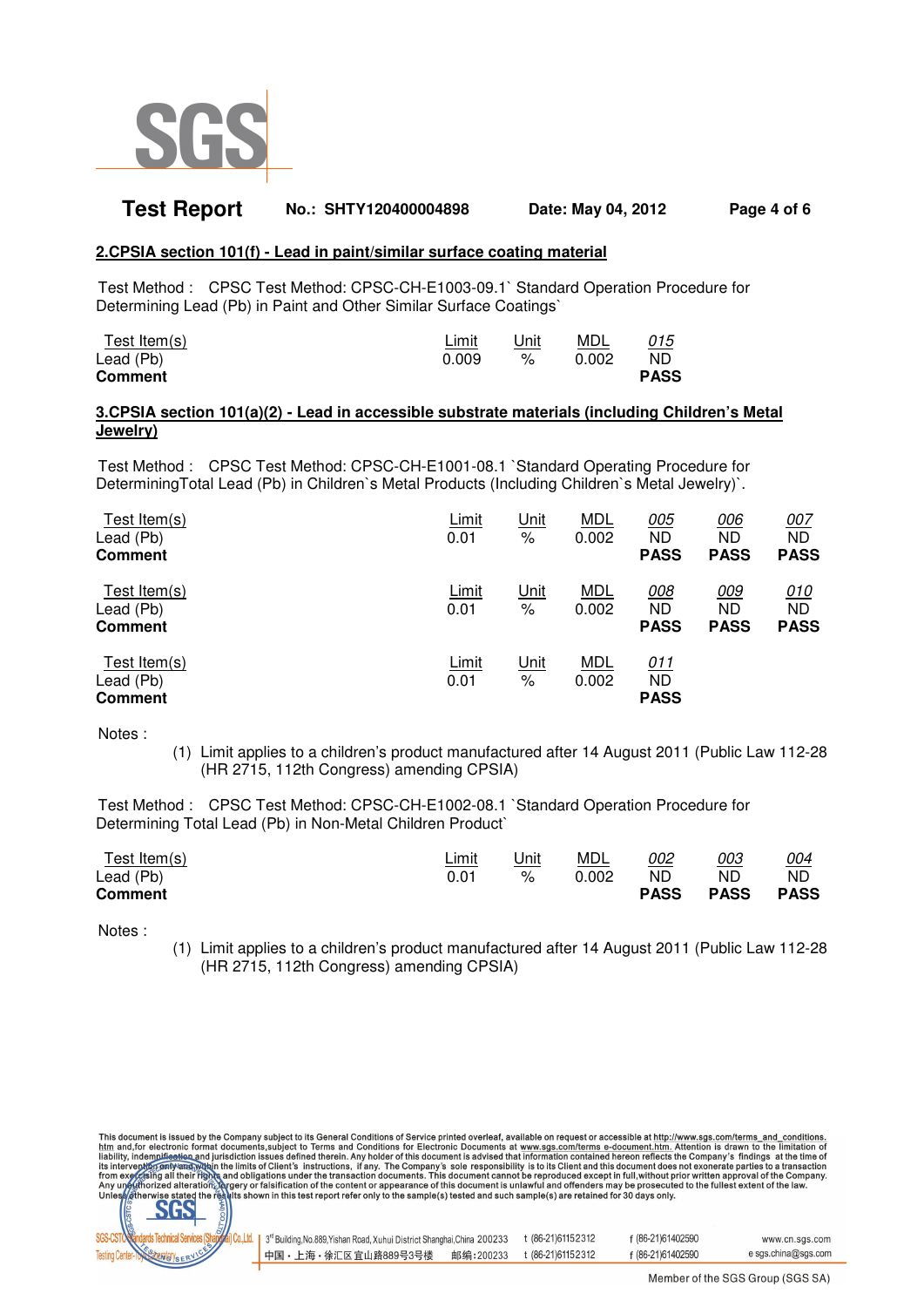

| <b>Test Report</b> | No.: SHTY120400004898 | Date: May 04, 2012 | Page 5 of 6 |
|--------------------|-----------------------|--------------------|-------------|
|                    |                       |                    |             |

## **4.CPSIA section 108 – Phthalates**

Test Method : With reference to CPSC-CH-C1001-09.3, analysis was performed by GC-MS

| Test Item $(s)$                     | Limit | <u>Unit</u> | <b>MDL</b> | <u>004</u>  | 012         | <u>015</u>  |
|-------------------------------------|-------|-------------|------------|-------------|-------------|-------------|
| Dibutyl Phthalate (DBP)             | 0.1   | %           | 0.003      | <b>ND</b>   | ND.         | ND.         |
| Benzylbutyl Phthalate (BBP)         | 0.1   | $\%$        | 0.003      | ND          | ND.         | <b>ND</b>   |
| Bis-(2-ethylhexyl) Phthalate (DEHP) | 0.1   | %           | 0.003      | ND          | ND.         | ND.         |
| <b>Comment</b>                      |       |             |            | <b>PASS</b> | <b>PASS</b> | <b>PASS</b> |
| Diisononyl Phthalate (DINP)         | 0.1   | %           | 0.01       | ND          | ND.         | ND.         |
| Di-n-octyl Phthalate (DNOP)         | 0.1   | %           | 0.003      | ND          | ND.         | ND.         |
| Diisodecyl Phthalate (DIDP)         | 0.1   | %           | 0.01       | <b>ND</b>   | ND.         | ND.         |
| <b>Comment</b>                      |       |             |            | <b>PASS</b> | <b>PASS</b> | <b>PASS</b> |

Test Part Description :

| Specimen No. | <b>SGS Sample ID</b> | <b>Description</b>                                            |
|--------------|----------------------|---------------------------------------------------------------|
|              | SHA12-054449.002     | Wood grain plywood                                            |
| 2            | SHA12-054449.003     | Transparent soft plastic film with adhesive                   |
| 3            | SHA12-054449.004     | White plastic (on small round plate)                          |
| 4            | SHA12-054449.005     | Silvery metal srew(on small round plate)                      |
| 5            | SHA12-054449.006     | Silvery metal nut                                             |
| 6            | SHA12-054449.007     | Colorful metal screw                                          |
|              | SHA12-054449.008     | Colorful metal tube                                           |
| 8            | SHA12-054449.009     | Silvery metal screw                                           |
| 9            | SHA12-054449.010     | Silvery metal washer                                          |
| 10           | SHA12-054449.011     | Silvery metal small screw (on big round plate)                |
| 11           | SHA12-054449.012     | Transparent soft plastic film with adhesive with black letter |
| 12           | SHA12-054449.015     | Orange coating(edge) (Receiving date: Apr.28, 2012)           |

Remarks :

- (1)  $1 \text{ mg/kg} = 1 \text{ ppm} = 0.0001\%$
- (2) MDL = Method Detection Limit
- $(3)$  ND = Not Detected  $($  < MDL  $)$
- $(4)$  "-" = Not Regulated

N.B. : - Only applicable clauses were shown.

This document is issued by the Company subject to its General Conditions of Service printed overleaf, available on request or accessible at http://www.sgs.com/terms and conditions.<br>
htm and, for electronic format document



| 3 <sup>rd</sup> Building, No.889, Yishan Road, Xuhui District Shanghai, China 200233 |           | t (86-21) 61152312 | f (86-21)61402590 | www.cn.sgs.com      |
|--------------------------------------------------------------------------------------|-----------|--------------------|-------------------|---------------------|
| ┃中国・上海・徐汇区 宜山路889号3号楼                                                                | 邮编:200233 | t (86-21)61152312  | f (86-21)61402590 | e sgs.china@sgs.com |